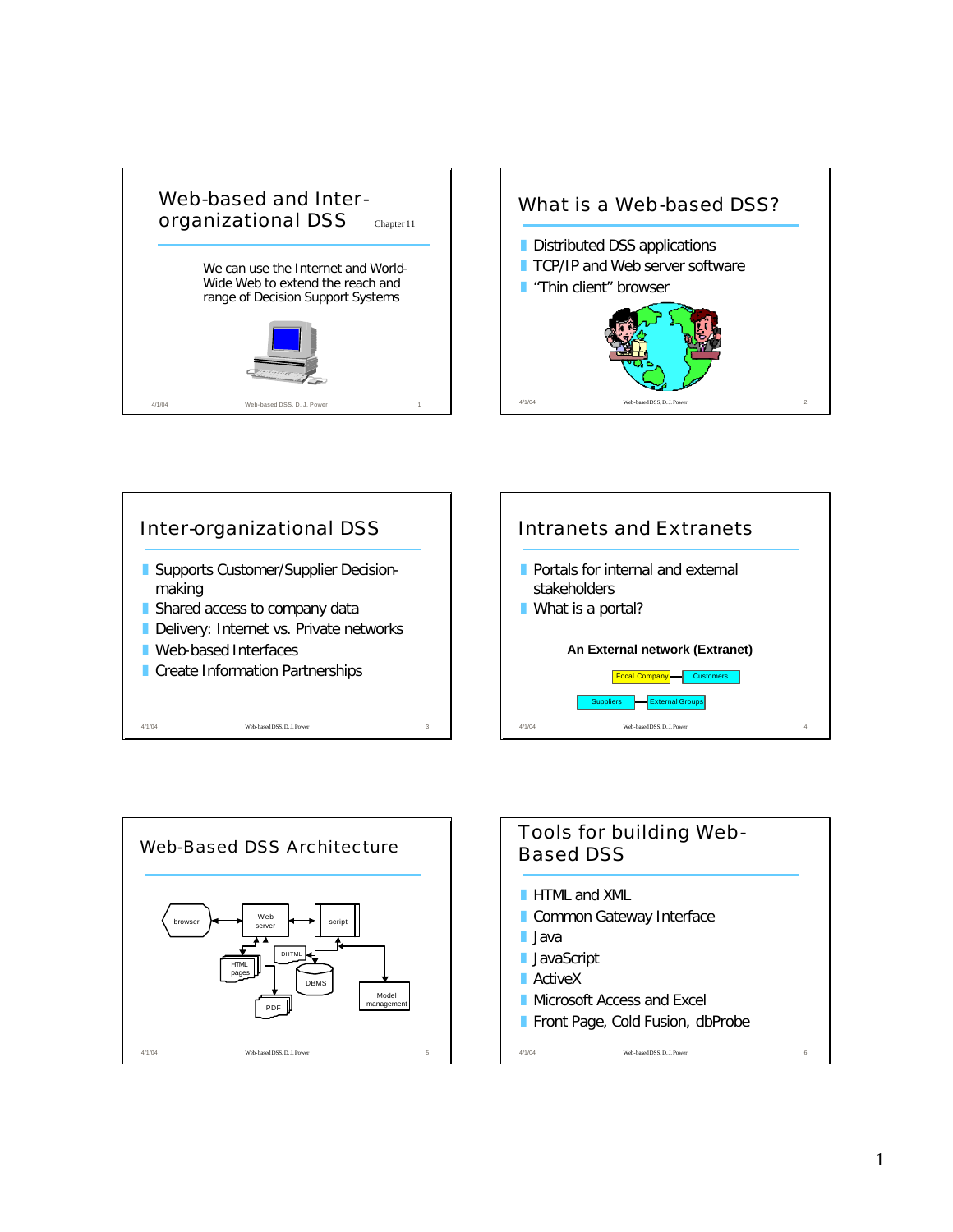

## Inter-Organizational DSS examples

- $\blacksquare$  PCS Health Systems data collection and analytics
- **Dayton Hudson**

4/1/04 Web-based DSS, D. J. Power







| <b>The Second Second</b><br><b>SHERKE LINDS LINDSK</b><br>Seve Apr 1<br><b>MAGE ABVIS</b> |                                              |                                  |                        |                   |                              |                 |  |  |  |
|-------------------------------------------------------------------------------------------|----------------------------------------------|----------------------------------|------------------------|-------------------|------------------------------|-----------------|--|--|--|
| <b>Customers</b><br>EIV1511958 19:45:34                                                   |                                              |                                  |                        |                   |                              |                 |  |  |  |
|                                                                                           | <b>Mr EXHI</b>                               |                                  |                        |                   | industrials in navigation T1 |                 |  |  |  |
|                                                                                           | <b>Consenting</b>                            | American                         | Em.                    | <b>PastelOssa</b> | <b>Country - Grows</b>       |                 |  |  |  |
|                                                                                           | Albock Purgeray to                           | <b>DEBIE 321 BT</b>              | Fall (NY)              | 13208             | Denvisiv-                    | $\Box$          |  |  |  |
|                                                                                           | Ana Truski Empare pack by<br><b>DOMESTIC</b> | Auto de la Constitución<br>12222 | Minister D.F.: (£5021) |                   | Master.                      | <b>CC</b>       |  |  |  |
|                                                                                           | Antonio Melvine, Taqueria                    | MatMeros 2312                    | MAKIN'S DIFT           | 19325             | MANY 6                       | $-51$           |  |  |  |
|                                                                                           | Arcand the Ham                               | 130 Hancover Skg.                | Longton                | MAILTOP           | UH.                          | $-45$           |  |  |  |
|                                                                                           | Una Ethiopicadea                             | F NUTSKI'N CIOLET                | 10YAWL                 | <b>WITH GALT</b>  | Lac.                         | $\Rightarrow$   |  |  |  |
|                                                                                           | <b>Birgunds</b> stubblidg-                   | Burgunovican B                   | Lidell                 | 5-360.00          | Sweden                       | $-0.3$          |  |  |  |
|                                                                                           | <b>RIVAY SHOCKBANGLIN</b>                    | POINT OF                         | Mandelers lesson       |                   | Dernany -                    | $\Box$          |  |  |  |
|                                                                                           | Bondel pers et his                           | 24. place Hidber                 | Strateurg \$7008       |                   | Erance                       | $\rightarrow$   |  |  |  |
|                                                                                           | ROIDE CORVENS DIPIDATION                     | C/ AV69JE, 67                    | <b>MA'B'if</b>         | <b>DRY/9</b>      | EXVIATE                      | $\overline{CD}$ |  |  |  |
|                                                                                           |                                              | 12. n.w des Bouchers             | <b>Marteille</b>       | 13008             | France                       | $\rightarrow 0$ |  |  |  |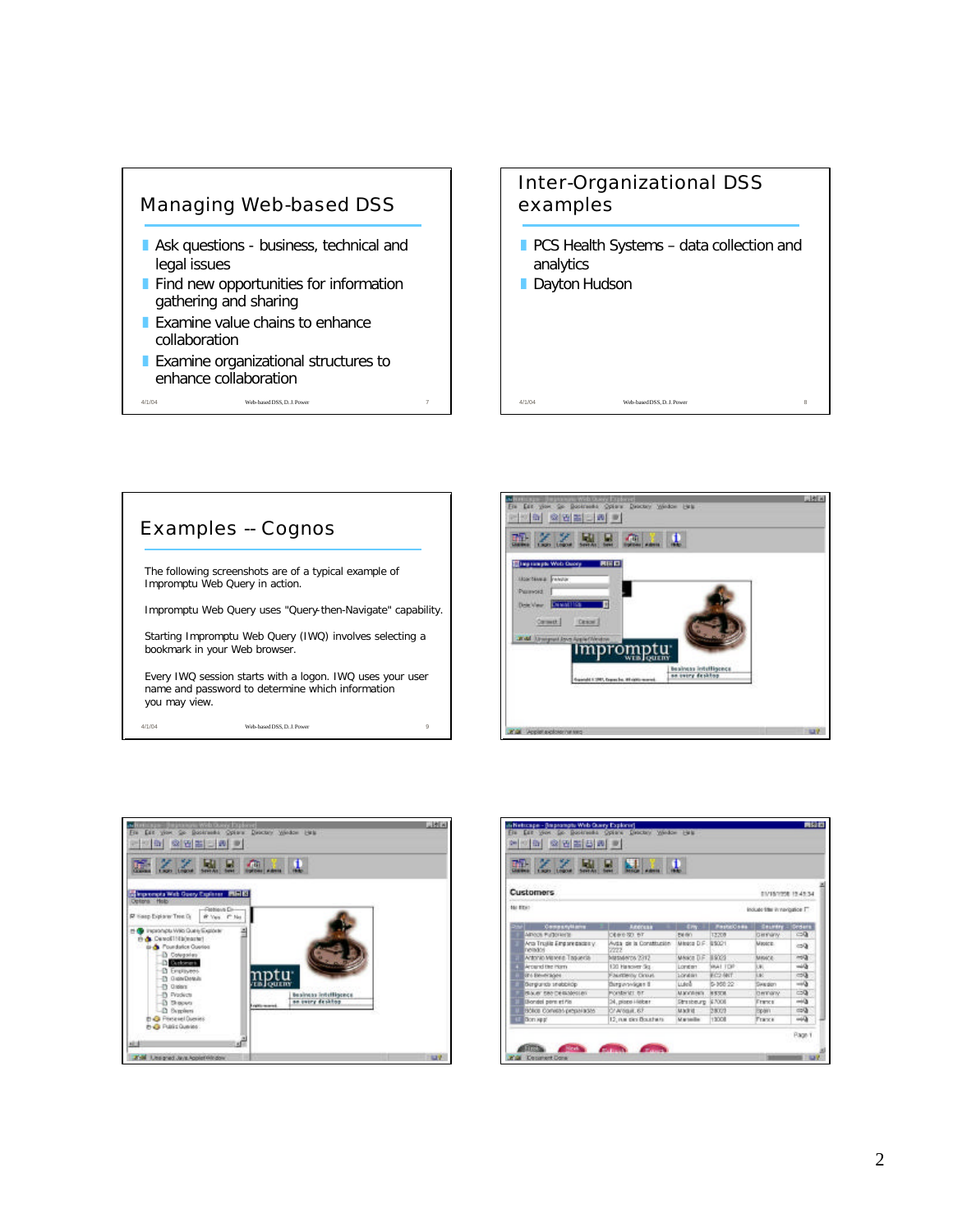| u D<br><b>CHEVROLE</b><br>1,833<br><b>A Area</b> |                  |                                      |                                                                                                                                                                             |          |                                           |                     |                                  |  |  |
|--------------------------------------------------|------------------|--------------------------------------|-----------------------------------------------------------------------------------------------------------------------------------------------------------------------------|----------|-------------------------------------------|---------------------|----------------------------------|--|--|
| Orders                                           |                  |                                      |                                                                                                                                                                             |          |                                           |                     | EIV15/1998 19:52:23              |  |  |
| Germany                                          |                  |                                      | Customers Consumptions + Africa: Futbricate and Customers Address + Obers (6) 57 and<br>Customers/City = Berlin and Castomers PostalCistia = 12237 and Customers/Cistriby = |          |                                           |                     | <b>Include the a</b><br>navostos |  |  |
|                                                  | Row L. Drivers 1 | <b>Urdertiste</b>                    | Shape dDate                                                                                                                                                                 |          | Freight (Orderbetzik SuseRep (Contonie)). |                     |                                  |  |  |
|                                                  |                  | T0645 08/22/94 00:00:EE<br><b>KM</b> | 85/30/24 GD DE DE AM                                                                                                                                                        | 29.4500  | cola                                      | $\leftrightarrow$ Q | 124                              |  |  |
|                                                  |                  | 10/32 03:00:34 00:00:08<br>14.3.4    | 144, BO 100 00 AMO 150                                                                                                                                                      | 61.8200. | $-50$                                     | $600 -$             | ioQ.                             |  |  |
|                                                  |                  | 10702-7811074-001028<br>жы           | TO FORM OTHER BEAM.                                                                                                                                                         | 23,8400  | $-0$                                      | 44.3                | 响音                               |  |  |
|                                                  |                  | 10035 01/12/35 00:00:00<br>36.5.6    | 81/18/95 OD DB DB AM                                                                                                                                                        | 03 5500  | mth                                       | ma                  | 地面                               |  |  |
|                                                  |                  | 10932 @an3d6 00:00 EB                | 33/21/95 00:00:00 AM                                                                                                                                                        | 42,4200  | $\overline{CD}$                           | $-9.3$              | mū                               |  |  |
|                                                  |                  | кū                                   |                                                                                                                                                                             |          |                                           |                     |                                  |  |  |